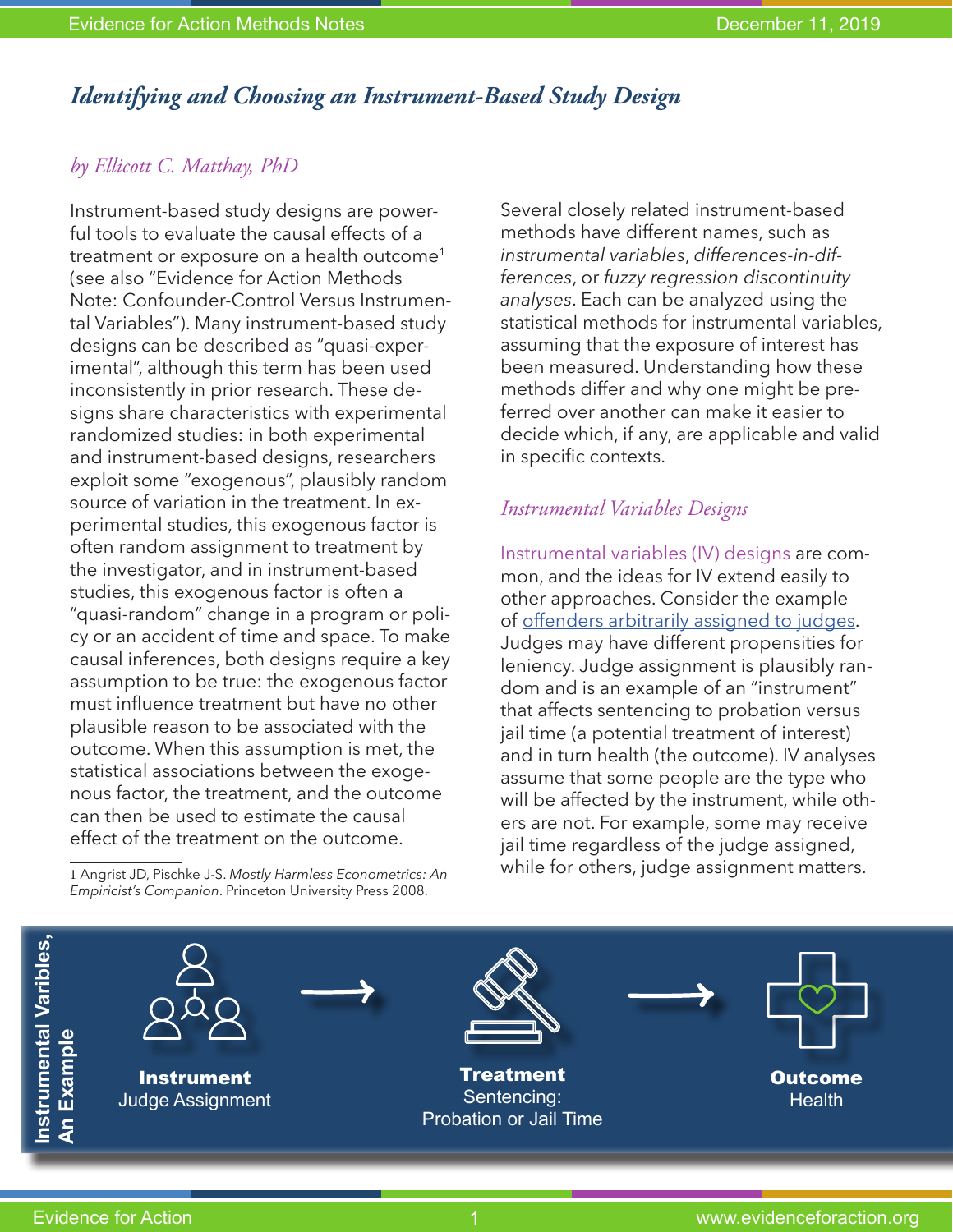One cannot tell which people are which type, but the researcher can assume that all types are equally likely to be assigned to any judge. The effect of probation versus jail time on health among affected individuals can then be estimated as the ratio of the effect of judge assignment on health to the effect of the judge assignment on the sentence. Intuitively, this works because, for any sentence, average differences in health between people whose sentence was affected versus unaffected by judge assignment must be due to the "affected" type and thus due to the sentence.

In some cases, the instrument may be imperfect. For example, high-income individuals may manipulate their assignment to more lenient judges and also have better health outcomes. This pattern would threaten the validity of the IV estimates, because judge assignment would therefore be related to health but not through the sentence. Statistical control for household income can then effectively recover the instrument-based study. At least in sensitivity analyses, most IV analyses control for some variables that threaten the validity of the instrument.

## *Fuzzy Regression Discontinuity Design*

In a fuzzy regression discontinuity (RD) design, people are assigned to treatment if they are above a specific threshold which would otherwise be unrelated to health. For example, means-tested policies set an arbitrary income threshold to provide some resource; if the resource has health consequences, the health of people right below the income threshold should differ from the health of people right above the threshold. Policies with age-eligibility thresholds, such as Medicare, school enrollment, or work permits, create similar arbitrary thresholds. People on either side of the age-limit should otherwise be very similar, but the age-eligible group is much more likely to be treated. We can use this essentially arbitrary discontinuity in the likelihood of receiving treatment to estimate the effect of receiving the treatment on health. Of course, some people may find a workaround to the eligibility requirements and somehow attain treatment even if they are technically ineligible or avoid treatment even if they are eligible. This "fuzziness" at the threshold can be accounted for using the same methods as for IV. Residual differences in the characteristics of treated and untreated groups that matter for the outcome (e.g., a few months of age for children or a difference of only a few hundred dollars in annual income for families) can be addressed through statistical adjustment.

The date when a policy or program regulating the treatment was introduced is an appealing source of a regression discontinuity. For example, if a policy to reduce air pollution went into effect in one community on January 1980, the effect of air pollu-



tion on health of the community could be estimated by comparing the health of the same community members before and after January 1980. This approach is even stronger if we have multiple measures of health leading up to the policy change and multiple measures after the policy change, a design called an interrupted time series (ITS). The key assumption for RD or ITS based on the timing of a new policy is that nothing else happened on or around that date, such as another policy change or a major historical event, which might affect health in the com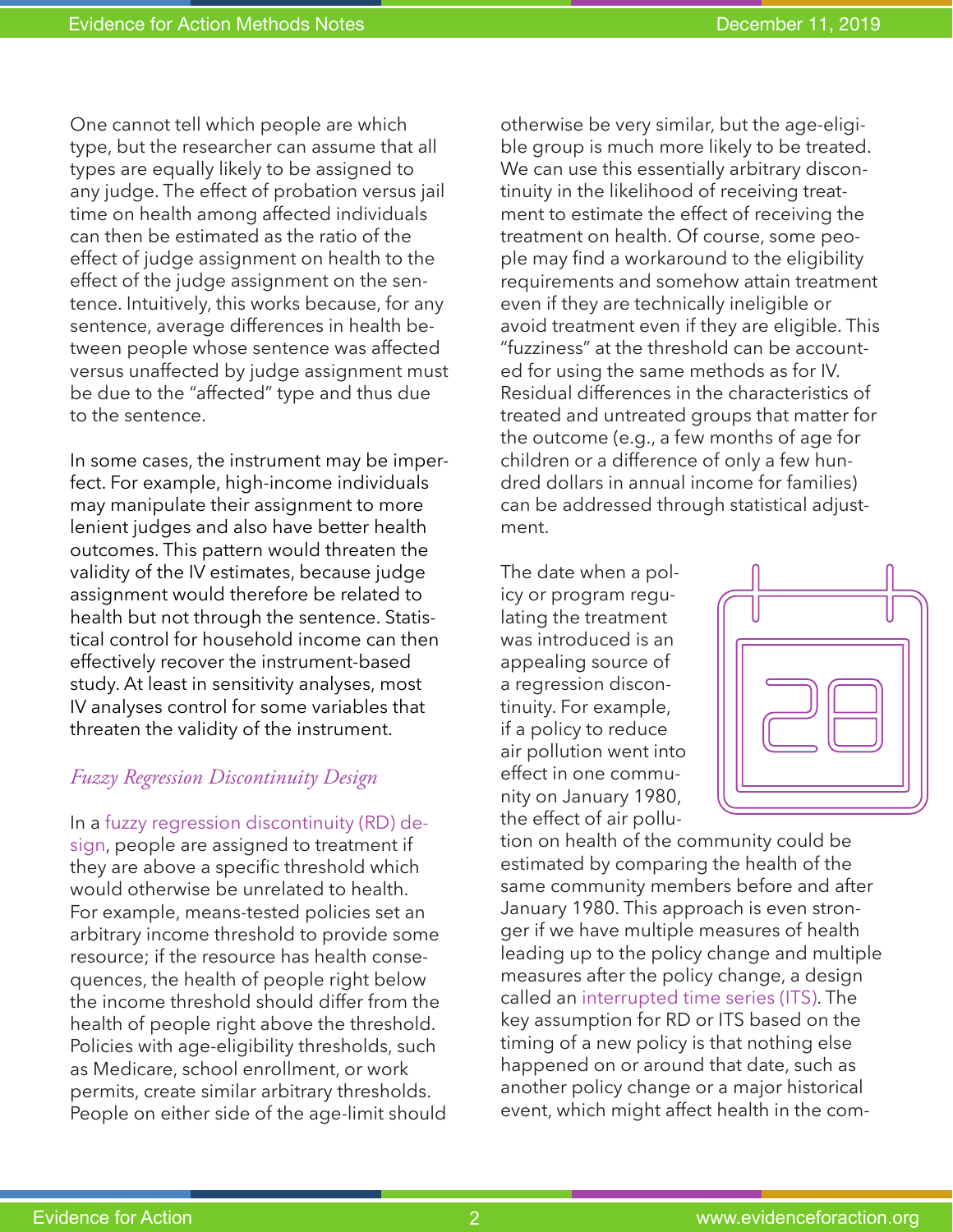munity. The differences-in-differences (DiD) design accounts for the possibility that there was another influential event by comparing the difference in health before and after the policy change (difference #1) to the difference in health across the same time frame



for a comparable community that did not introduce the policy (difference #2). The second community serves as a comparison or negative control. If air pollution lev-

els before and after the policy introduction data have been measured, data from either a regression discontinuity or differences-in-differences design can be analyzed using the same statistical methods as an IV, where the instrument is time (in the case of RD) or the interaction of time and place (in the case of DiD).

Instrument-based designs based on the introduction of new programs or policies can be used to answer two different types of research questions:

- What is the effect of the program or policy on the health of the population as a whole?
- What is the effect of the resource or treatment regulated by the program policy on people who receive the resource or treatment as a result?

Although E4A is always interested in the effects of programs and policies, both types of questions are usually of interest. The

distinction depends on how closely aligned the program or policy is with the delivery of resources. In cases of close alignment, as in a [program to provide home weatherization to](https://www.evidenceforaction.org/health-benefits-low-income-weatherization-evidence-action)  [low-income households](https://www.evidenceforaction.org/health-benefits-low-income-weatherization-evidence-action), instrument-based estimates of the health effect of the program and the health effect of the treatment delivered will be very similar. In cases of poor alignment, as in a study of the health effects [of additional income induced by living wage](https://www.evidenceforaction.org/health-living-wage-evidence-natural-experiments)  [policies,](https://www.evidenceforaction.org/health-living-wage-evidence-natural-experiments) the effect of the policy itself on the health of the population may be quite different from the health effect among those who actually receive additional income due to the policy. We often want to know the effects of the resources, treatments, or exposures regulated by programs or policies, because many alternative policies may affect the same resources. Thus, knowing the effects of the resource allows us to predict the potential health benefits of these alternative policies. The overall effect of any policy is partly dependent on how many people are influenced by the policy, which may depend on the context—for example, how many people became eligible because of the policy change or how the policy was enforced. These factors may change in different settings. Therefore, knowing the effects

of the resultant resources, treatments, or exposures is useful, in addition to knowing the effects of specific programs or policies. When can these designs deliver convincing evidence on how to improve